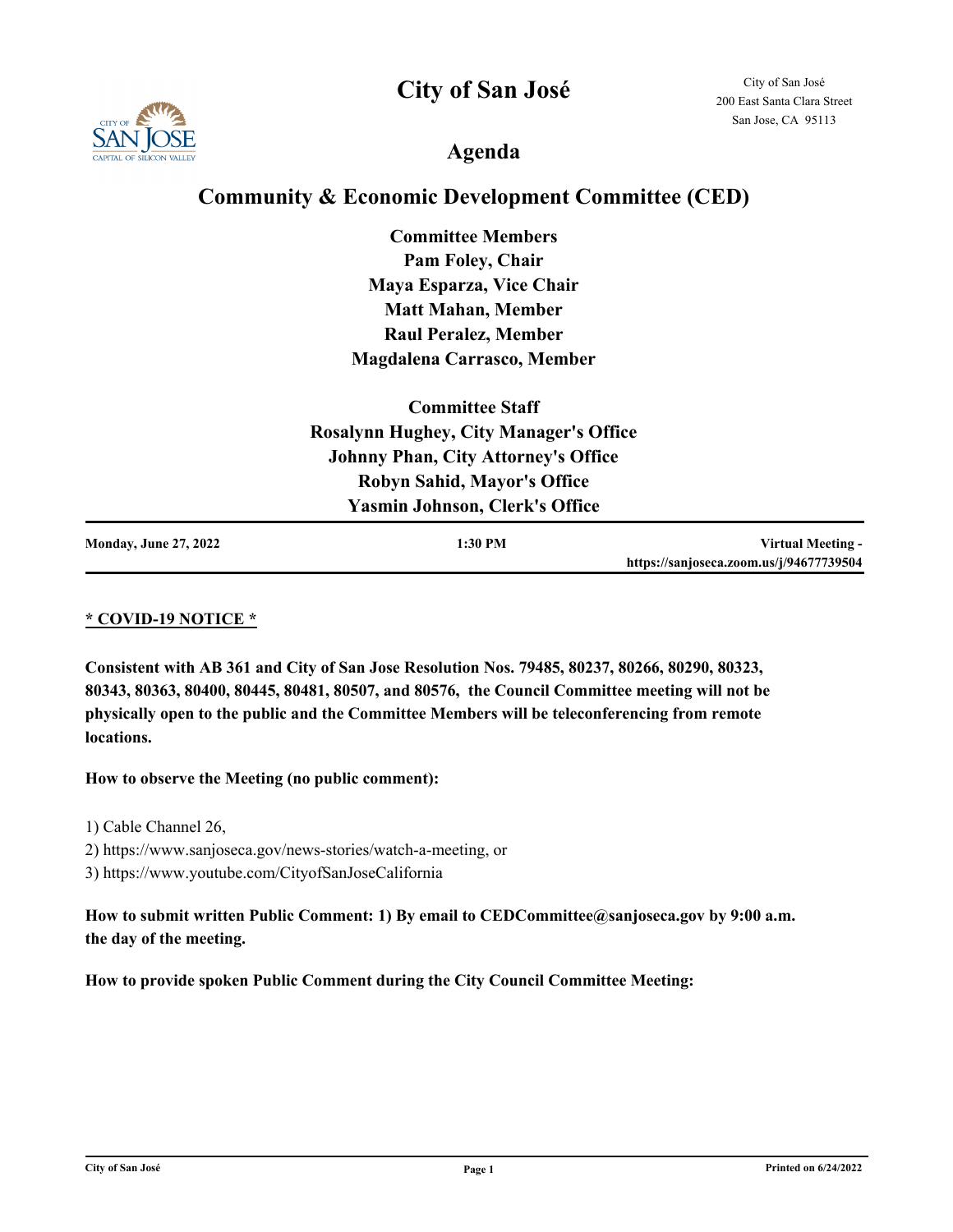1) By phone 888 475 4499. Webinar ID: 946 7773 9504 Click \*9 to raise a hand to speak. Press \*6 to unmute. Alternative phone numbers are: US: +1 (213) 338-8477 or +1 (408) 638-0968 or (877) 853-5257 (Toll Free)

2) By online https://sanjoseca.zoom.us/j/94677739504.

a. Use a current, up-to-date browser: Chrome 30+, Firefox 27+, Microsoft Edge 12+, Safari +. Certain functionality may be disabled in older browsers including Internet Explorer. Mute all other audio before speaking. Using multiple devices can cause an audio feedback.

b. Enter an email address and name. The name will be visible online and will be used to notify you that it is your turn to speak.

c. When the Committee Chair calls for the item on which you wish to speak, click on "Raise Hand." Speakers will be notified shortly before they are called to speak.

d. When called, please limit your remarks to the time limit allotted.

# (a) Call to Order and Roll Call

## (b) Review of Work Plan

Items recommended to be added, dropped, or deferred are usually approved under review of the workplan unless the Committee directs otherwise.

- Rent Burden and Demographics of Affordable Housing Residents Report **1.** [CC 22-157](http://sanjose.legistar.com/gateway.aspx?m=l&id=/matter.aspx?key=11013)
- **Recommendation:** Provide a report on the rent burden and demographics of residents living in affordable housing developments and an analysis of how much money is required to alleviate the rent burden for households above 50% rent burden in the City's affordable housing portfolio. (Housing) [DEFERRED FROM 4/25/22 CED COMMITTEE] [DROPPED PER ROGC ON 6/15/22]

## (c) Consent Calendar

- (d) Reports to Committee
- **1.** [CC 22-151](http://sanjose.legistar.com/gateway.aspx?m=l&id=/matter.aspx?key=11007) Downtown Annual Progress Report

**Recommendation:** Accept the informational report highlighting Downtown progress from July 2021 to June 2022. (Economic Development and Cultural Affairs)

[Memorandum](http://sanjose.legistar.com/gateway.aspx?M=F&ID=d599cfb9-7bfa-4755-bea4-f54be9ac119a.pdf) **Attachments**

**[Presentation](http://sanjose.legistar.com/gateway.aspx?M=F&ID=13365694-5761-4c60-bb25-9c4eb58ecf3c.pdf)**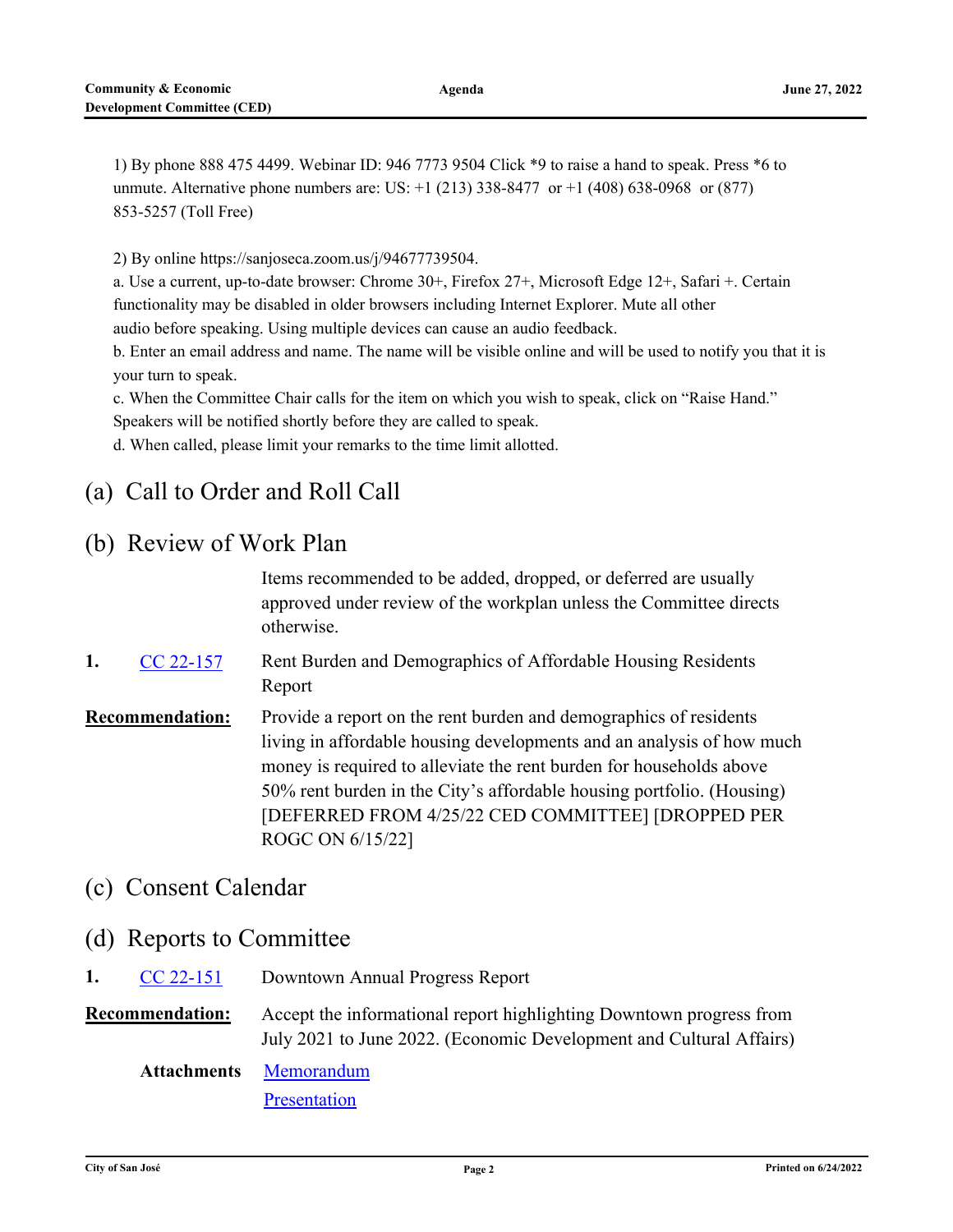| 2.                     | $CC 22-152$            | Foreign Trade Zone 18/Sister Cities Program Status Report                                                                                                                                                                                   |
|------------------------|------------------------|---------------------------------------------------------------------------------------------------------------------------------------------------------------------------------------------------------------------------------------------|
|                        | <b>Recommendation:</b> | Accept a status report on the City's Foreign Trade Zone and the Sister<br>Cities Program. (Economic Development and Cultural Affairs)                                                                                                       |
|                        | <b>Attachments</b>     | Memorandum<br>Presentation                                                                                                                                                                                                                  |
| 3.                     | CC 22-153              | Development Fee Framework Study Status Report                                                                                                                                                                                               |
|                        | <b>Recommendation:</b> | Accept the status report on work to create a Development Fee<br>Framework. (Economic Development and Cultural Affairs/Planning,<br>Building and Code Enforcement)                                                                           |
|                        | <b>Attachments</b>     | Memorandum<br>Presentation                                                                                                                                                                                                                  |
| 4.                     | $CC$ 22-156            | Citywide Residential Anti-Displacement Strategy Quarterly Status<br>Report                                                                                                                                                                  |
| <b>Recommendation:</b> |                        | Accept the quarterly status report on the Citywide Residential<br>Anti-Displacement Strategy. (Housing)                                                                                                                                     |
|                        | <b>Attachments</b>     | Memorandum<br>Presentation                                                                                                                                                                                                                  |
| 5.                     | CC 22-158              | City Roadmap: Soft-Story Building Earthquake Retrofit Policy Status<br>Report                                                                                                                                                               |
|                        | <b>Recommendation:</b> | Accept a status report on the City Roadmap initiative Soft-Story<br>Building Earthquake Retrofit Program. (Planning, Building and Code<br>Enforcement/Housing/City Manager - Emergency Management)<br>[DEFERRED FROM 4/25/22 CED COMMITTEE] |
|                        | <b>Attachments</b>     | Memorandum<br>Presentation                                                                                                                                                                                                                  |

# • Open Forum

Members of the Public are invited to speak on any item that does not appear on today's Agenda and that is within the subject matter jurisdiction of the City Council.

# • Adjournment